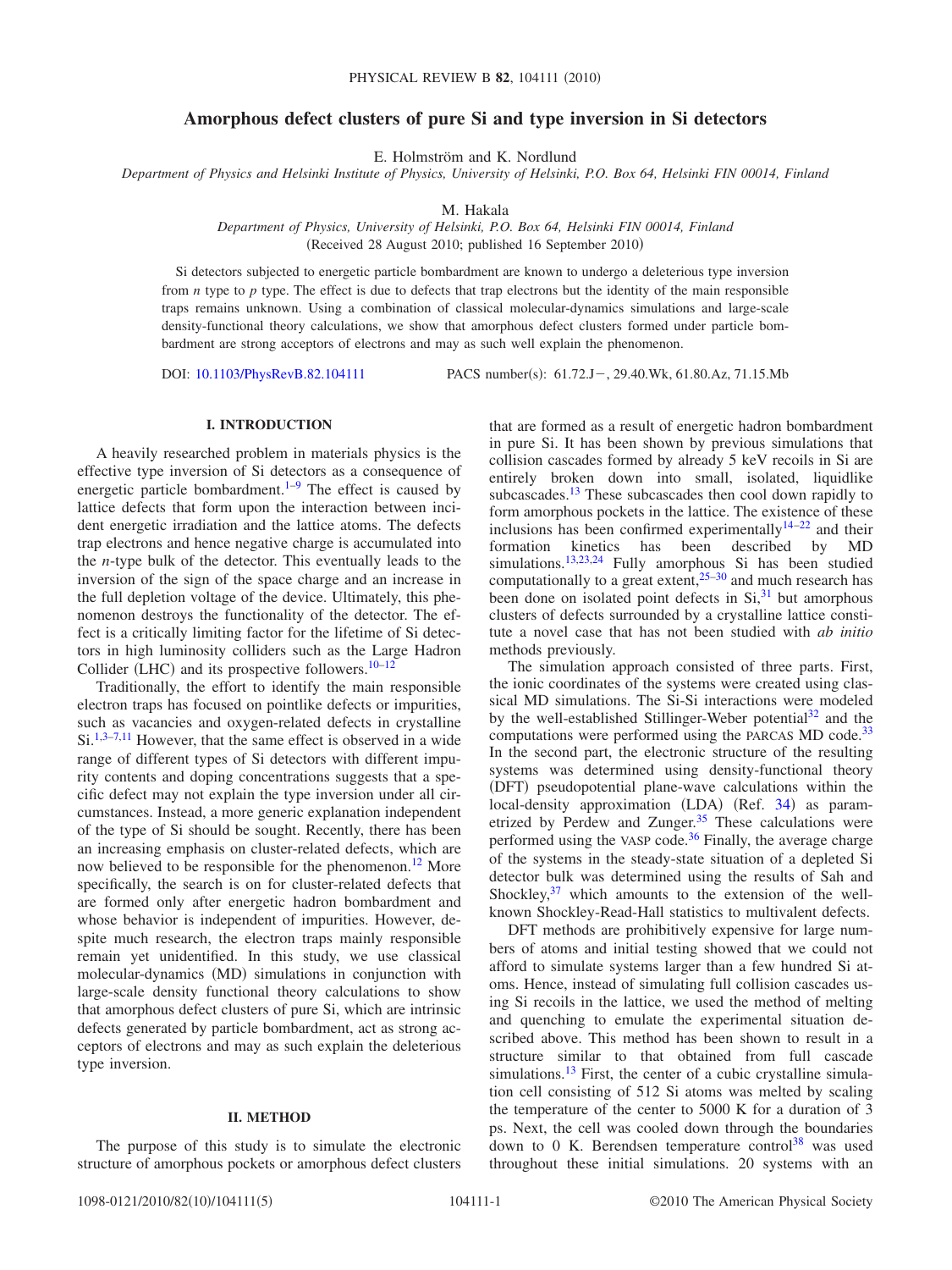<span id="page-1-0"></span>

FIG. 1. (Color online) Example of the structure of a system in each of the six studied categories.

amorphous zone of  $\sim$ 10 Å in diameter and comprising  $\sim$ 50 defect atoms were created by this method. As defect clusters in Si are thought to be vacancy rich, $39,40$  $39,40$  two variations were made to this scheme. In addition to the 20 created systems, two categories were added, one with an added vacancy *V* and another with an added divacancy  $(V_2)$  inside the amorphous zone. Finally, systems of each of these three categories were annealed by first keeping the cell at a temperature of 300 K for a period of 1 ns and then scaling the temperature of the cell to 0 K in a time of 10 ps. A relatively large amount of initial systems had to be created in order to produce 20 systems within the categories of annealed systems as well, as some 80% of the systems annealed out completely during the period of 1 ns, i.e., the crystalline state was fully recovered. The annealing was taken into account to better match the experimental situation of a Si detector at temperatures near 300 K. The result of these classical simulations was a total of 120 systems in six categories with an amorphous region in the center of the cell. An example of the structure of a system in each of the categories is presented in Fig. [1.](#page-1-0)

In the DFT part of the simulation scheme, the plane-wave cut-off energy and *k*-point sampling of the method were first tested for convergence. It was found that a cut-off energy of 200 eV and a  $4 \times 4 \times 4$  Monkhorst-Pack<sup>41</sup> grid of *k* points produced highly converged total energies and densities of states for the system of 512 atoms. Due to computational limitations, no further structural relaxation except for test calculations was performed within the DFT scheme. For the same reason we limited our calculations to the defect charge states +, 0, and −. The positions of the  $(0/-)$  and  $(+/0)$ ionization levels for each of the 120 systems were determined from formation energy differences according to the usual practice. $42,43$  $42,43$  Additionally, the levels were determined from the highest energy value in the total density of occupied states within charge states 0 and − of each system. Finally, the average charge of the systems, assuming a depleted Si bulk in a steady-state condition at a temperature of 300 K, was computed using the results of Sah and Shockley.

It is necessary to assess the performance and reliability of the hybrid simulation scheme described above, regarding the structures, ionization levels, and the final average charge state of the systems. This is particularly important because of the well-known limitations of LDA DFT in describing band gaps of semiconductors. For the structures, we first investigated the monovacancy in the crystal, which is a wellunderstood system. The structure given by the Stillinger-Weber potential showed a relative volume change of −55% for the tetrahedron formed by the four nearest-neighbor ions of the vacancy. This is qualitatively correct as compared to the result of −40% obtained by high-precision conjugategradient relaxation within LDA for the neutral vacancy by Puska *et al.*<sup>[44](#page-4-21)</sup> According to them, the charge states + and − also have a similar volume change. In addition to the monovacancy, we studied a randomly chosen system from each of the six categories introduced above. Using full conjugategradient relaxation until the maximum force acting on any atom was  $0.3 \text{ eV/A}$ , we found that changes in the relaxed structures in relation to the unrelaxed ones were generally small. The mean displacement of any atom was at the most 0.3 Å in each of the studied systems and the maximum atomic displacement for a given system was generally well below 1.0 Å.

The ionization levels obtained within our hybrid method can be investigated against previous experimental and DFT studies of the monovacancy and the divacancy in crystalline Si in order to draw conclusions about their typical offset with respect to experimentally determined values. Specifically, the aim is to understand how the computed level  $(0/-)$  would compare with experiment, as the position of this and subsequent negative levels are critical in driving the type inversion. For the monovacancy, the ionization levels related to the charge states 2+, +, and 0 are located in the lower part of the gap, below  $E<sub>v</sub> + 0.15$  eV. Since no ionic relaxation is included, this is reasonably close to previous DFT calculations<sup>44</sup> (levels below  $E_v + 0.19$  eV) and experiments<sup>31</sup> (levels mostly below  $E_v + 0.13$  eV). The ionization levels related to the charge states 0, −, and 2−, are on the other hand, underestimated. In our case they are below  $E_v + 0.37$  eV while experimentally they are around midgap  $(E_v)$  $+0.56$  eV) or in the upper part of the gap.<sup>31</sup> In the case of the divacancy, our levels related to the charge states +, 0, −, and 2– are all below  $E<sub>v</sub>$ +0.26 eV, which tend to underestimate the experimental levels [e.g.,  $(-/2-)$  at  $E_v+0.75$  eV (Ref. [45](#page-4-22))]. However, fully relaxed, spin-polarized LDA calculations by Pesola *et al.*[46](#page-4-23) also underestimate the level −/2−-, placing it at *Ev*+0.43 eV.

The above results for crystalline Si show that the position of the level  $(0/-)$  for *V* or  $V_2$  is underestimated maximally by 0.4 eV compared to the real crystal. There is no experimental comparison data for our novel case of amorphous pockets in Si but we believe that the value of 0.4 eV is a good conservative estimate for the discrepancy (i.e., underestimation) between our calculations and the experimental situation in the case of amorphous pockets. In particular, we will use this upper limit to check the correctness of our qualitative conclusions.

Finally the  $(+/0)$  and  $(0/-)$  levels for one randomly chosen amorphous system in each of the six categories were calculated with and without DFT relaxation in the +, 0, and − charge states. It was verified that changes in the positions of the levels after DFT relaxation were generally small. Test calculations were also performed within the generalized gradient approximation using the Perdew-Wang 91 functional (PW91).<sup>[47](#page-4-24)</sup> Differences to the LDA calculations proved negligible.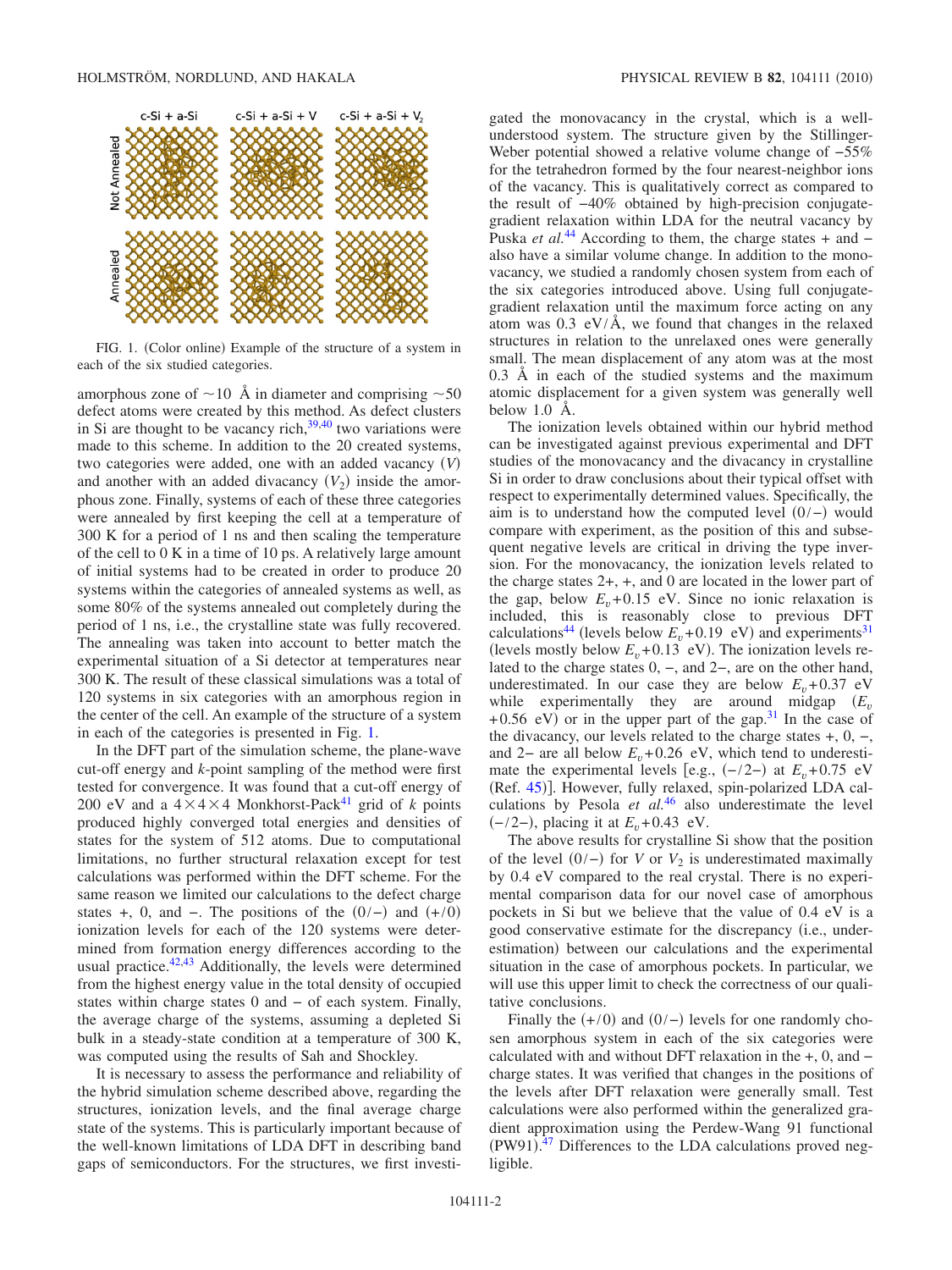<span id="page-2-0"></span>TABLE I. Average position of the first donor  $(+/0)$  and acceptor level  $(0/-)$  with respect to the valence-band maximum, as determined from differences in total energies  $(\Delta E_f)$  and from the density of states  $(\epsilon)$ . A and B refer to nonannealed and annealed systems, respectively. The error estimate is the standard deviation. All values are in eV.

|                 | $(+/0)$         |                 |                 |                 | $(0/-)$         |                 |                 |                 |
|-----------------|-----------------|-----------------|-----------------|-----------------|-----------------|-----------------|-----------------|-----------------|
|                 | $\Delta E_f$    |                 | $\epsilon$      |                 | $\Delta E_f$    |                 | $\epsilon$      |                 |
| Composition     | Α               | B               | А               | B               | А               | B               |                 | В               |
| $c-Si+a-Si$     | $0.17 \pm 0.03$ | $0.15 \pm 0.04$ | $0.18 \pm 0.03$ | $0.18 \pm 0.05$ | $0.23 \pm 0.04$ | $0.25 \pm 0.04$ | $0.26 \pm 0.04$ | $0.29 \pm 0.04$ |
| $c-Si+a-Si+V$   | $0.14 \pm 0.05$ | $0.14 \pm 0.04$ | $0.16 \pm 0.05$ | $0.16 \pm 0.04$ | $0.22 \pm 0.05$ | $0.22 \pm 0.04$ | $0.25 \pm 0.05$ | $0.27 \pm 0.04$ |
| $c-Si+a-Si+V_2$ | $0.14 \pm 0.05$ | $0.13 \pm 0.04$ | $0.15 \pm 0.05$ | $0.15 \pm 0.05$ | $0.20 \pm 0.04$ | $0.23 \pm 0.06$ | $0.23 \pm 0.04$ | $0.27 \pm 0.06$ |

#### **III. RESULTS AND DISCUSSION**

The average position of the first donor and acceptor level for each category of studied systems is presented in Table [I.](#page-2-0) It can be seen that the states are located in the lower half of the experimental band gap of 1.12 eV, relatively close to the valence-band maximum. Also, there are practically no differences between the nonannealed and annealed systems. The positions of the states as derived from the density of states for each system are slightly higher but within error margins with respect to the results from total-energy differences. The distribution of the positions of the states within the band gap is visualized in Fig. [2.](#page-2-1) In the figure the annealed and nonannealed systems, yielding very similar defect levels, were summed together for simplicity. It is seen here that there are no notable differences in the position distributions of the states between different compositions of the systems. Strikingly, it can be particularly observed that having an extra vacancy or divacancy in the amorphous cluster has practically no effect on the level positions.

The first acceptor levels of three sample systems are visualized in Fig. [3.](#page-3-6) The isosurface of the electron density of the orbital is shown at 50% and 10% of the maximum electron density for each case. It can be seen that in all systems the state encompasses practically the whole of the amorphous region without preference to any particular atomic, interstitial, or vacancy site, and there is some spread of the state into the surrounding region. The amorphous defect cluster thus looks to offer a spectrum of states where electrons can be trapped and the localization of these states is determined by the extent of the amorphous region. In other words, the electronic levels of these amorphous clusters cannot be described in terms of a group of individual pointdefect levels, but rather such a cluster acts as a single, multivalent defect in the lattice. We believe that this qualitative result can be generalized to other materials as well but the positions of the levels in the gap are naturally dependent on the material in question.

The fact that the levels are located well below midgap implies immediately that in a steady-state situation, such as in a depleted Si detector bulk, the average charge in the defect will be negative. This is shown quantitatively by the charge state analysis, which predicts an average charge of −1.0 for the studied set of systems. The effect of higher acceptor levels would possibly be an even more negative average charge than unity. In order to gain further confidence in this conclusion, the charge state analysis was repeated after shifting all the calculated  $(0/-)$  levels up by 0.4 eV, based on the considerations of Sec. [II.](#page-0-0) Even in this case, one still obtains a negative average charge of −0.1 for the entire set of systems.

Thus we have found that amorphous defect clusters are strong candidates for driving the type inversion of Si detectors under particle bombardment. In the experimental setup, this type of cluster-related defect would be formed only after energetic hadron bombardment, which, alongside the independence from impurities, fulfills the known properties of the sought-after electron trap mainly responsible for the type inversion. The observation that intrinsic defect clusters can explain the *n*-type to *p*-type inversion indeed offers a natural explanation for the fact that the same type inversion is observed in a wide variety of detectors. A future calculation should also include the effect of the electric field which is applied over the detector for depletion, and a more precise treatment of the quantum mechanical exchange and correla-

<span id="page-2-1"></span>

Position of level

FIG. 2. (Color online) Distribution of the first donor and acceptor levels within the experimental band gap of Si as calculated from total-energy differences. Here both the annealed and nonannealed systems were considered as a single category for each composition, resulting in 40 systems for each of the three categories shown. The midgap position is marked by the vertical line.  $E<sub>v</sub>$  and  $E<sub>c</sub>$  signify the top of the valence band and the bottom of the conduction band, respectively.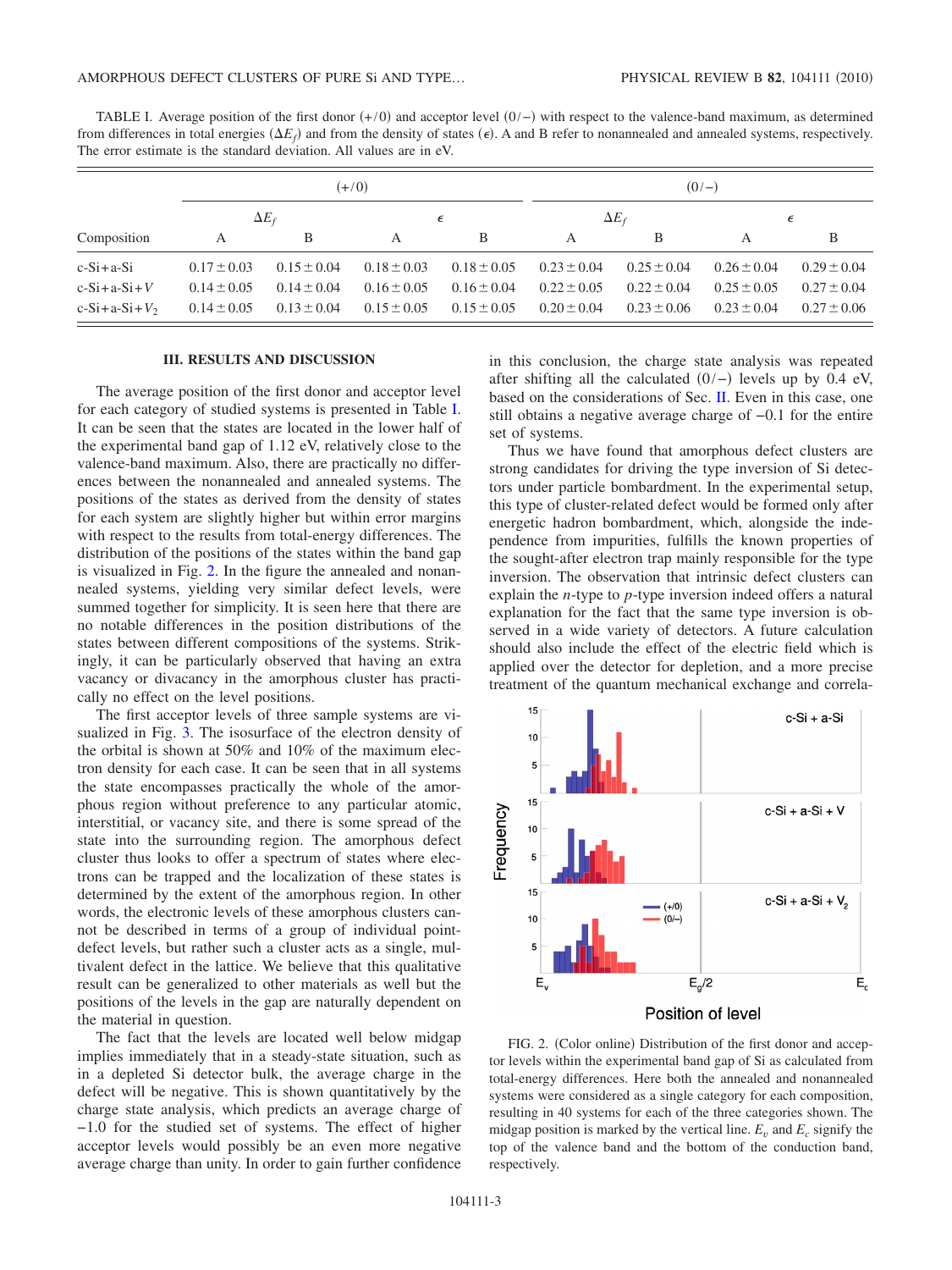<span id="page-3-6"></span>

FIG. 3. (Color online) Visualizations (Ref. [48](#page-4-25)) of the isosurface of the electron density of the first acceptor state of three sample systems at 50% (upper row) and 10% (lower row) of the maximum electron density of the orbital. The first column represents an  $a-Si+c-Si$  system, the second column an annealed a-Si+c-Si+*V* system, and the third column shows an a-Si+c-Si+*V*<sub>2</sub> system.

tion would allow for the refinement of the energy-level positions. Further calculations are needed to complete the characterization of the multivalent nature of these amorphous pockets. Determining all the levels within the gap would give an estimate of the possible effect of these amorphous defect clusters on leakage current, as this effect is dominated by states in the midgap region.

## **IV. CONCLUSIONS**

In conclusion, large-scale density-functional theory calculations in conjunction with classical molecular-dynamics simulations were performed to study the electronic structure of amorphous defect clusters embedded in pure crystalline Si. It was found that these defects are powerful electron traps. As it is believed that the traps mainly responsible for the effective type inversion of Si detectors are cluster-related defects which are independent of impurities, amorphous defect clusters thus constitute a strong candidate for the defects responsible for the deleterious effect.

#### **ACKNOWLEDGMENTS**

This research was supported by the Academy of Finland Center of Excellence in Computational Molecular Science and The Helsinki Institute of Physics. The authors wish to thank J. Härkönen, E. Tuominen, and A. Krasheninnikov for fruitful discussions. Generous grants of computer time from the Center for Scientific Computing in Espoo, Finland are gratefully acknowledged.

- <span id="page-3-0"></span><sup>1</sup>B. C. MacEvoy, G. Hall, and K. Gill, [Nucl. Instrum. Methods](http://dx.doi.org/10.1016/0168-9002(96)37410-X) [Phys. Res. A](http://dx.doi.org/10.1016/0168-9002(96)37410-X) 374, 12 (1996).
- 2RD2 Collaboration, G. N. Taylor, F. Fares, S. J. Bates, C. Furetta, M. Glaser, F. Lemeilleur, E. Leon-Florian, C. Gößling, B. Kaiser, A. Rolf, R. Wunstorf, H. Feick, E. Fretwurst, G. Lindström, M. Moll, and A. Chilingarov, [Nucl. Instrum. Meth](http://dx.doi.org/10.1016/S0168-9002(96)00668-7)[ods Phys. Res. A](http://dx.doi.org/10.1016/S0168-9002(96)00668-7) 383, 144 (1996).
- <span id="page-3-3"></span><sup>3</sup> K. Gill, G. Hall, and B. MacEvoy, [J. Appl. Phys.](http://dx.doi.org/10.1063/1.365790) **82**, 126 (1997).
- 4M. Huhtinen, [Nucl. Instrum. Methods Phys. Res. A](http://dx.doi.org/10.1016/S0168-9002(02)01227-5) **491**, 194  $(2002).$  $(2002).$  $(2002).$
- <sup>5</sup> I. Pintilie, E. Fretwurst, G. Lindström, and J. Stahl, [Appl. Phys.](http://dx.doi.org/10.1063/1.1564869) Lett. 82[, 2169](http://dx.doi.org/10.1063/1.1564869) (2003).
- <sup>6</sup> J. Harkonen *et al.*, [Nucl. Instrum. Methods Phys. Res. A](http://dx.doi.org/10.1016/j.nima.2005.01.057) **541**,

202 ([2005](http://dx.doi.org/10.1016/j.nima.2005.01.057)).

- <span id="page-3-4"></span><sup>7</sup> I. Pintilie, M. Buda, E. Fretwurst, G. Lindström, and J. Stahl, [Nucl. Instrum. Methods Phys. Res. A](http://dx.doi.org/10.1016/j.nima.2005.10.013) 556, 197 (2006).
- 8A. G. Bates and M. Moll, [Nucl. Instrum. Methods Phys. Res. A](http://dx.doi.org/10.1016/j.nima.2005.09.020) **555**[, 113](http://dx.doi.org/10.1016/j.nima.2005.09.020) (2005).
- <span id="page-3-1"></span>9N. Manna, D. Bassignana, M. Boscardin, L. Borrello, M. Bruzzi, D. Creanza, M. de Palma, V. Eremin, A. Macchiolo, D. Menichelli, A. Messineo, V. Radicci, M. Scaringella, and E. Verbiskaya, [Nucl. Instrum. Methods Phys. Res. A](http://dx.doi.org/10.1016/j.nima.2007.08.208) 583, 87 (2007).
- <span id="page-3-2"></span>10V. Eremin, E. Verbitskaya, and Z. Li, [Nucl. Instrum. Methods](http://dx.doi.org/10.1016/S0168-9002(01)01640-0) [Phys. Res. A](http://dx.doi.org/10.1016/S0168-9002(01)01640-0) 476, 537 (2002).
- <span id="page-3-5"></span><sup>11</sup>CERN RD50 Collaboration Status Report 2002/2003, 2003, <http://rd50.web.cern.ch/RD50/>